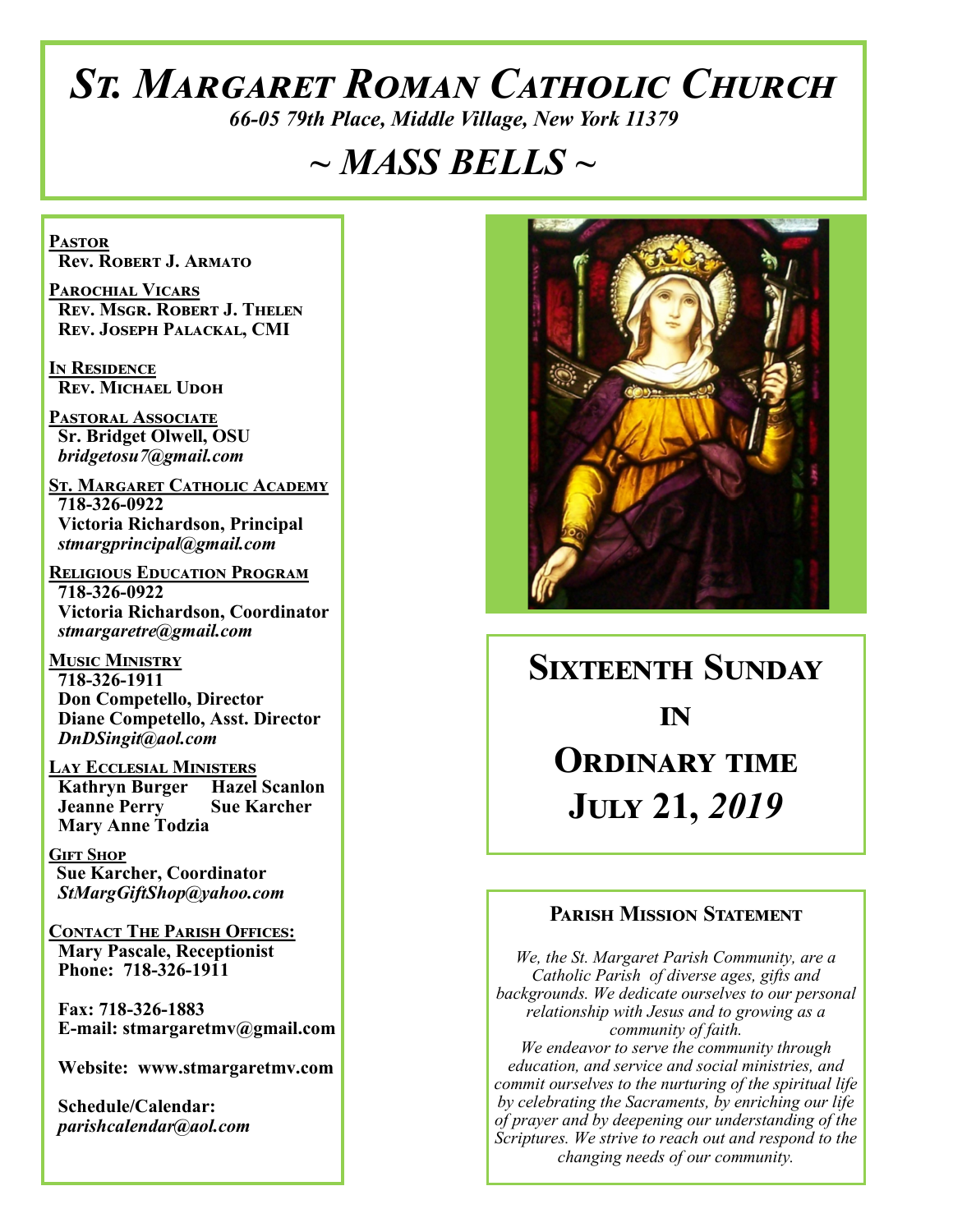## *MASSES FOR THE WEEK*

| SUN.<br>8:00<br>$***$<br>10:00<br><b>NOON</b>             | <b>JULY 21 - SIXTEENTH SUNDAY</b><br><b>IN ORDINARY TIME</b><br>Ofelia Susaya<br>Filippo, Leonardo e Maria Curatolo/<br>Taddeo Arcilesi/Rosa e Salvatore<br>Saladino/<br>People of the Parish |
|-----------------------------------------------------------|-----------------------------------------------------------------------------------------------------------------------------------------------------------------------------------------------|
| 5:00PM                                                    | Patrick J. & Mary Morrissey                                                                                                                                                                   |
| MON.                                                      | <b>JULY 22 - ST. MARY MAGDALENE</b>                                                                                                                                                           |
| 7:00                                                      | Welfare of Kathleen Meehan                                                                                                                                                                    |
| 9:00                                                      | Leo McMenna                                                                                                                                                                                   |
| TUE.                                                      | JULY 23 - ST. BRIDGET                                                                                                                                                                         |
| 7:00                                                      | Angelina Rosania                                                                                                                                                                              |
| 9:00                                                      | <b>Eleanor Ducey</b>                                                                                                                                                                          |
| WED.                                                      | <b>JULY 24 - ST. SHARBEL MAKHLUF</b>                                                                                                                                                          |
| 7:00                                                      | Anthony S. Tomaselli                                                                                                                                                                          |
| 9:00                                                      | Anna Iorio                                                                                                                                                                                    |
| THU.                                                      | JULY 25 - ST. JAMES                                                                                                                                                                           |
| 7:00                                                      | James F. Varley                                                                                                                                                                               |
| 9:00                                                      | <b>Fred Basedow</b>                                                                                                                                                                           |
| FRI.                                                      | JULY 26 - STS. JOACHIM/ANNE                                                                                                                                                                   |
| 7:00                                                      | Maria Iorio                                                                                                                                                                                   |
| 9:00                                                      | Margaret M. Forte (ANNI)                                                                                                                                                                      |
| SAT.                                                      | <b>JULY 27 - WEEKDAY</b>                                                                                                                                                                      |
| 9:00                                                      | <b>Collective: Marion V. Hartmann</b>                                                                                                                                                         |
| 5:00PM                                                    | Dorothy Miller (ANNI)                                                                                                                                                                         |
| SUN.                                                      | JULY 28 - SEVENTEENTH SUNDAY IN<br><b>ORDINARY TIME</b>                                                                                                                                       |
| 8:00<br>$^{\star\star}$<br>10:00<br><b>NOON</b><br>5:00PM | Olga Troje<br>Maria Curatolo/Sara Como<br>Dorothy Miller (ANNI)<br>People of the Parish                                                                                                       |

### **MASSES and MEMORIALS**

 We still have many 2019 Masses and memorials available for your intentions. Please visit the Rectory Offices to make your requests.

 The 2020 book will not be opened until we've filled most of the remaining 2019 slots.

# **PARISH INFORMATION**

**Rectory Office Hours Monday - Friday - 9 am to Noon, and 1 pm to 5pm Tuesday & Wednesday evenings 5-7pm Saturday - by appointment Sunday - closed**

**CONFESSIONS** - Saturday, 4-4:45 pm or by appointment with a priest.

**NOVENA** to Our Lady of the Miraculous Medal Mondays after the 9am Mass.

**BAPTISMS** take place on the 1st and 3rd Sundays of the month. Please call the rectory for an appointment and to register your child.

**WEDDINGS MUST** be scheduled at least six months in advance by appointment with a priest or a deacon. Please call the rectory office. For marriage preparation information visit www.pre-cana.org.

**THE ENGLISH CHOIR** rehearses on Tuesday, at 7 pm in the Church. Tenors and baritones needed!

**IL CORO ITALIANO** prattica ogni Domenica prima della Messa Italiana.

**THE YOUTH CHOIR** rehearses on Thursday, from 6-7 pm in the Church. For more info, DnDsingit@aol.com

**BOY SCOUT TROOP #119** meets on Tuesdays from 7:15-9 pm in the Parish Hall. New members are welcome, age 10 1/2 & up. Call Mr. Krzewski, 718-894-4099.

**CUB PACK #119** meets on Mondays from 7-8:30 pm in the Parish Hall. New members welcome, age 6 to 10-1/2. Call Mr. Krzewski, 718-894-4099.

**SENIOR CITIZENS** meet every Wednesday at 12 Noon in the Parish Center.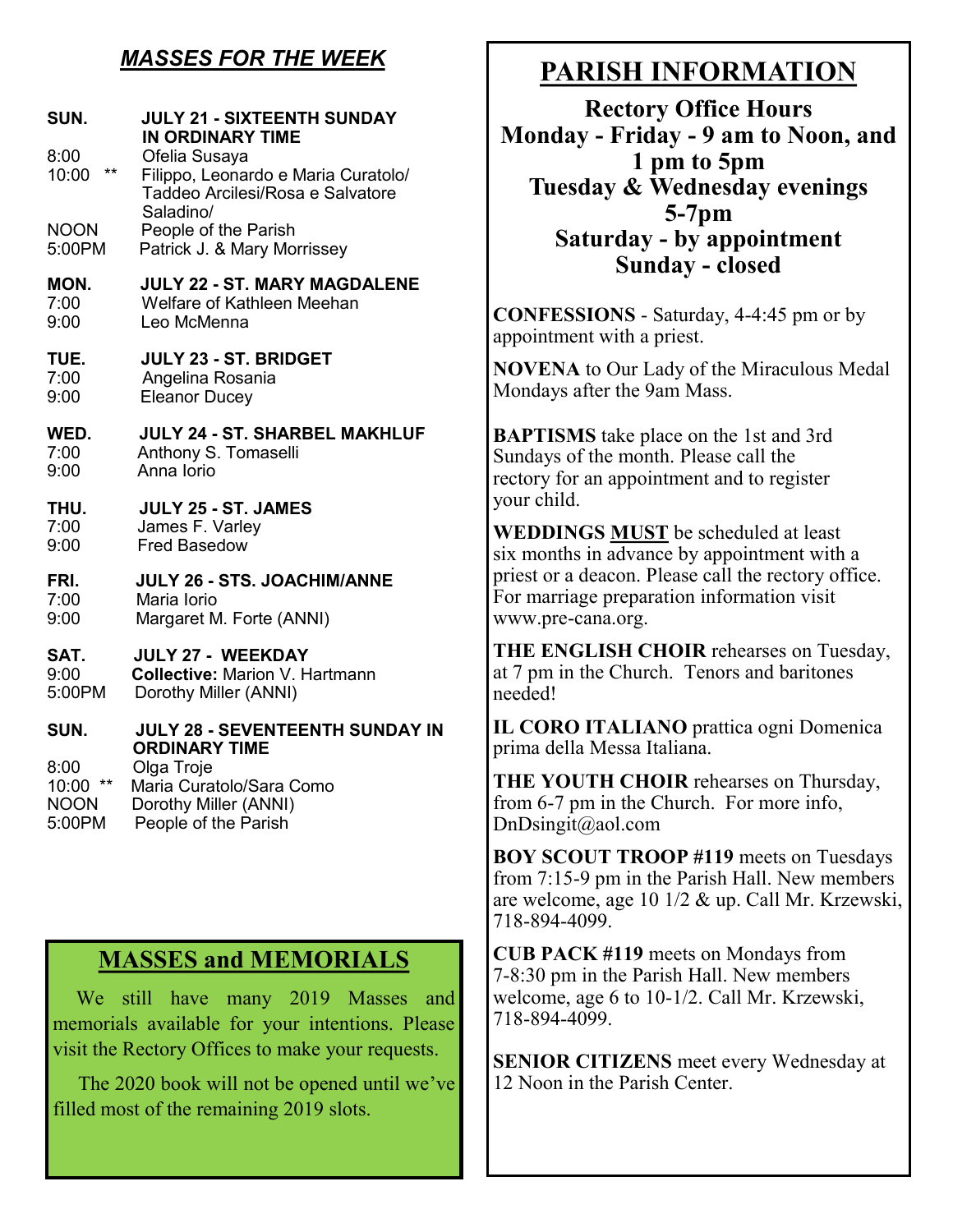# PLEASE PRAY FOR OUR SICK

Karen Guarascio, Connie Faccibene, Linda Frazier, Cari Ann Falk-LoBello, Glen Falk, Ronald Frazier, Robert Sabini, Lee Falk, Scott White, Baby McKinley Kelleher, Sean Harrison, Justin James Quirke, Elizabeth Ott, John Wert, Mary Harrison, John Murphy, Anne McGinnis, Richard Santangelo, Norma Voyer, Vicky Turato, Julio Pelaez, Maritza Gutierrez, Graciela Mora, Cindy Mulore, Salvatore Tuttolomondo, Gloria Mojica, Gloria Pemaj, Anne Gorian, Allen McConville, Joseph Simon, Jack Marchindiondo, Victoria Lippolis, The Scaturro Family, Joseph Siano, Louis Pitelli, Marion Caracciola, Vita Mazzola, Giovanni Campo, Edward Stoltzenberg, Louis Pittelli, James Graff,

*The names will remain for 3 months, please call 718-326-1911 and ask for continued prayers.*

#### **Prayer Requests**

**Pray for vocations to the Priesthood and Religious Life. Please pray for our men and women from our Parish serving in the defense of our country: Lt. Col. Thomas Frohnhoefer**

**Sgt. Robert A. Domenici** 



#### *WE RECALL OUR BELOVED DECEASED*

*Especially, William Moncrief, Maria Serafin, Gennaro DeStefano May they rest in Christ's Peace!*

## **MEMORIALS**

#### *WINE & HOSTS THIS WEEK*

*are offered in memory of John Dunleavy at the request of The Kropf Family.* 

#### *TABERNACLE LAMP THIS WEEK*

*is lit for the intention of Maria Krzewski.* 



**SAINT MARY MAGDALENE JULY 22**

#### **TODAY'S READINGS**

 *Sixteenth Sunday in Ordinary Time* 

Gn 18:1-10a Ps 15:2-3, 3-4, 5 Col 1:24-28 Lk 10:38-42

#### **READINGS FOR THE WEEK**

| Monday:    | Sgs. 3:-14b or<br>Cor 5:14-17<br>Ps 63:2, 3-4, 5-6, 8-9<br>Jn 20:1-2, 11-18 |
|------------|-----------------------------------------------------------------------------|
| Tuesday:   | Ex $14:21-15:1$<br>Ex 15:8-9, 10, 12, 17<br>Mt 12:46-50                     |
| Wednesday: | Ex $16:1-5, 9-15$<br>Ps 78:18-19, 23-24,<br>25-26, 27-28<br>Mt 13:1-9       |
| Thursday:  | 2 Cor 4:7-15<br>Ps 126:1bc-2ab, 2cd-3,<br>$4-5, 6$<br>Mt 20:20-28           |
| Friday:    | $Ex 20:1-17$<br>Ps 19:8, 9, 10, 11<br>Mt $13:18-23$                         |
| Saturday:  | $Ex$ 24:3-8<br>Ps 50:1b-2, 5-6, 14-15<br>Mt $13:24-30$                      |
| Sunday:    | Gn 18:20-32<br>Ps 138:1-2, 2-3, 6-7, 7-8<br>Col 2:12-14<br>$Lk$ 11:1-13     |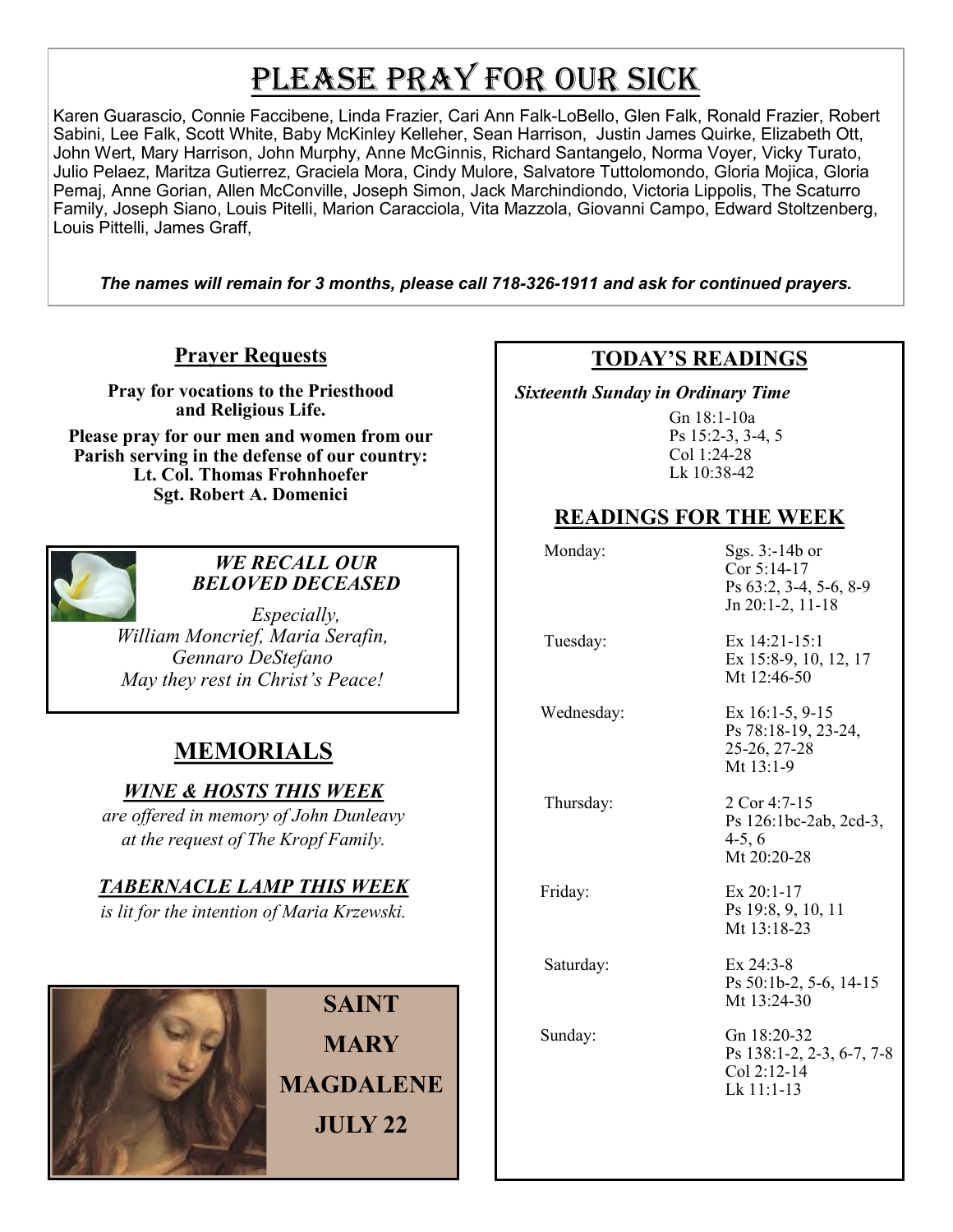### **THE ST. VINCENT dePAUL CLOTHING PICK-UP**

will be held **TODAY, Sunday, July 21.** The truck will be on 79th Place from 8:30am to 12:30pm for your items.

## **PLEASE DO NOT LEAVE YOUR ITEMS AT THE RECTORY DOOR**



## **PARKING**

 Avoid getting ticketed or towed! Please be mindful of the way that you park, being careful not to block our neighbors' driveways or the entrance to the schoolyard.

 Also do not leave your vehicle double-parked and unattended on 79th Place, a street used regularly by delivery and emergency vehicles.

#### **CONGRATULATIONS!**

 to Anthony Coccaro, a St. Margaret alumus, who was awarded degrees in Biology & Philosophy as well as an award in Philosophy, from St. Peter's University.

Well done, Anthony!

#### **PARISH REGISTRATION**

 Very often, people come to the Rectory asking for a certificate or letter attesting to their being active members of our Parish. That's hard for us to do, if there is no record of their being registered.

 All families worshiping here at St. Margaret's are encouraged to register with the Rectory Offices. All you have to do is complete the following information and drop it into the collection basket. We'll take it from there. Name:

| Address: |   |
|----------|---|
|          |   |
| Phone #: | - |

#### **SUMMER SCHEDULE**

 Our Mass attendance drops each summer as people go off on vacation. Last year, the entire weekend congregation could have fit comfortably in two just Masses.

 In conjunction with our sister parishes in the Deanery, we are reducing the **Sunday** Mass obligation schedule *through and including Sunday, September 1.* 

#### **SATURDAY 5:00pm (English)**

**SUNDAY - 8:00am (English) SUNDAY 10:00am (bilingual Italian/English) SUNDAY 12:00 Noon (English) SUNDAY 5:00pm (English)**

*All weekday morning Masses, Monday through Saturday, remain unchanged.*



#### **PLEASE HELP EMERGENCY BLOOD DRIVE 2 FREE METS TICKETS**

 The New York Blood Center has notified us that during these summer months, the New York area is experiencing an emergency blood shortage. To help alleviate the blood shortage, St. Margaret's has been asked to sponsor an **EMERGENCY BLOOD DRIVE.** It will be held on **Sunday, August 18 from 9am to 3pm in the Parish Hall.** As a special thank you, all donors that day will receive 2 tickets to a New York Mets game.

 Each blood donation will save up to 3 people's lives and most of the donated blood will stay right here in the New York area. In order to donate, you must be at least 16 years old, weigh at least 110lbs., feel well on the day of the drive and have one form of identification. To ensure that you will be able to donate blood, please remember to include foods rich in iron in your diet and to eat a good meal and drink plenty of fluids before you come.

 If you want to help saves lives, please come down to the drive. If you cannot donate, please tell someone else about this very important drive. For more information and/or to make a blood donation appointment, please e-mail **parishcalendar@aol.com.**

> **Please come! Together we can make a difference!**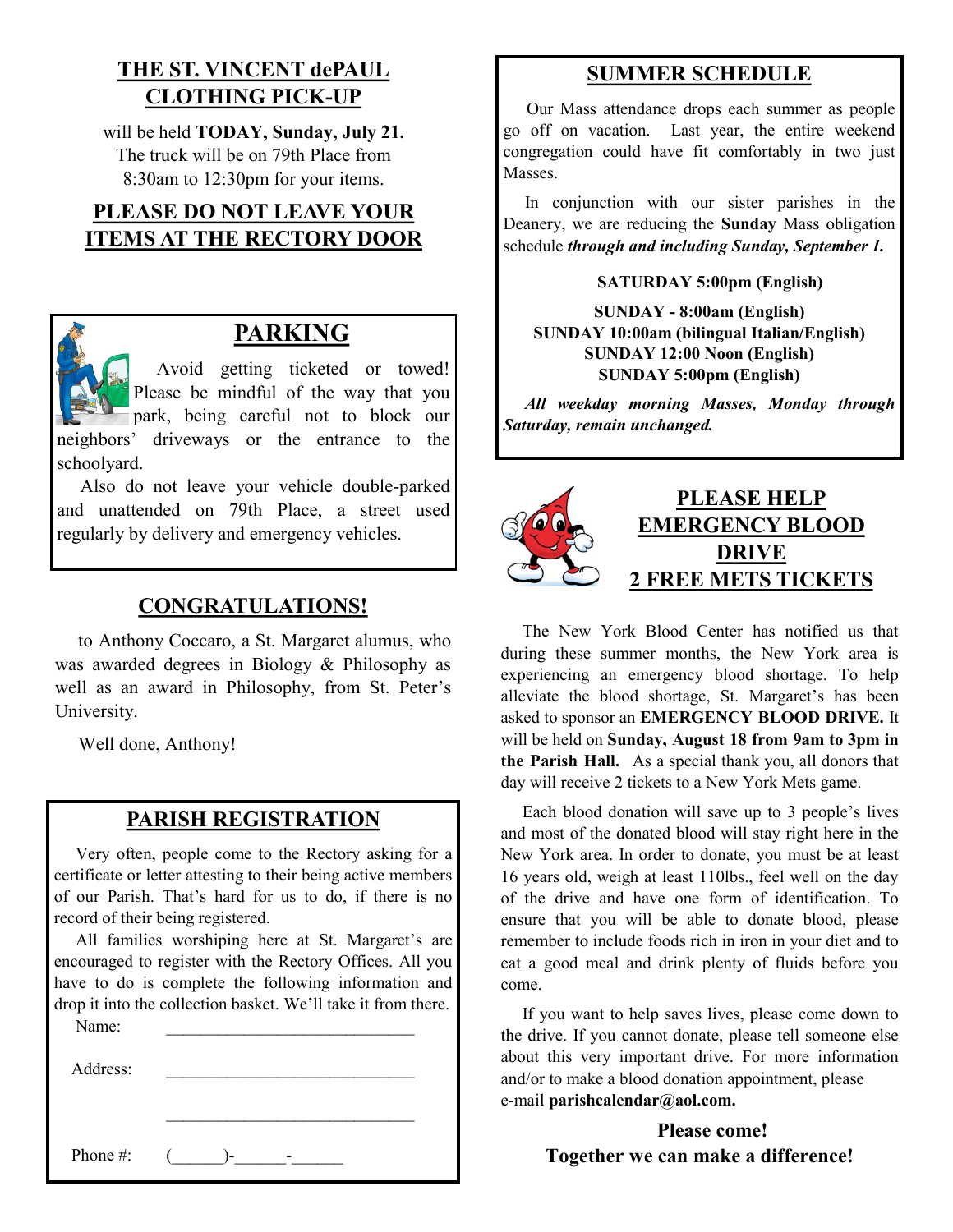## **St. Margaret Gift Shop**

## **SUMMER SCHEDULE**

**CLOSED: All Wednesdays in July**

**OPEN: all Sundays in July, 9am - 1pm**

**CLOSED: the entire month of August**

#### **Re-open, Wednesday, September 4, 12-4pm**

We have a selection of religious goods: Rosaries - Medals - Gifts Crucifixes - Statues - Bibles other books **AND MORE!**

If we don't have it, we'll try to get it for you. The Gift Shop is located in the rectory. Please use the red side door in the parking lot. If the door is closed, please knock.

Contact us: **StMargGiftShop@yahoo.com**

## **USE OF ENVELOPES**

 Please help us keep our records straight by putting the amount of your donation in the space indicated on your envelopes. It will make life a lot simpler for our counters and recorders.

Thank you!

# **ANNUAL CATHOLIC APPEAL**

 Our 2019 Annual Catholic Appeal continues to grow, thanks to the **147** families who have pledged **\$49,273** toward our goal of **\$65,897.**  We got a great shot in the arm and now are at **74.8%** of our parish goal, with "only" **\$16,624**  to go!

 Please donate as your means allow. Use the envelopes mailed to you or one available in church *to send your donation directly to the Appeals office.*

 **NO funds donated for this Campaign are used to pay for sex abuse lawsuits.** 

## **Monthly Memorial Mass**

 A **bi-lingual (English and Italian) memorial Mass with music** is celebrated each month for the repose of the souls of those who were buried from our church during the preceding month.

While we no longer celebrate private memorial Masses, families who wish to have an annual or "month's mind" Mass offered for a loved one can join in this monthly celebration. Please contact the Rectory at 718-326-1911 to make the arrangements.

 **The next memorial Mass will be celebrated at 11:45 am Saturday August 10.** 



## **THE ST. VINCENT FOOD PANTRY**

is located in the Convent 66-25 79th Place

#### **The Pantry is open every WEDNESDAY AND SATURDAY from 10:00 am to 12:00 Noon.**

*Our Food Pantry is in need of coffee, bottled juice, cooking oil, mayo, sugar, canned fruit, Chef Boy-ardee products.* 

*As always, thank you for your generosity!* 

# **AIRCONDITIONING**

 If you've been coming to Mass here this summer, you know that the Church as not been comfortable. It's not a matter of the thermostat being set too high. The problem is with the twentysomething-year-old system that is in almost constant use all year long, between the Church and the Center. We've had the repairmen in several times already and are doing the best we can to make it comfortable for all of us.